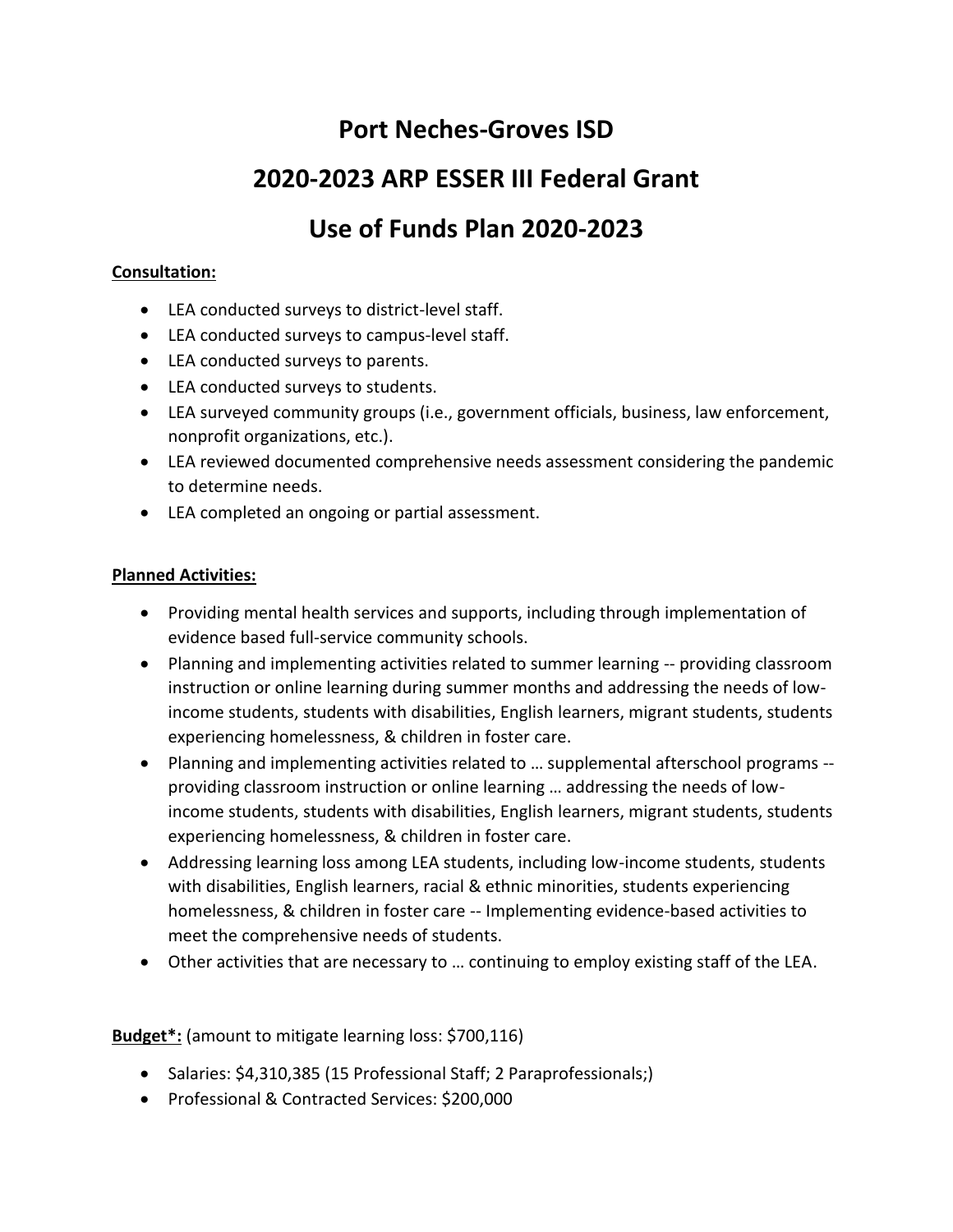- Supplies & Materials: \$20,000
- Other Operating Costs: \$5,000
- Unrestricted Indirect Costs: \$715,483

\*Budget amounts represent 100% of total grant funds.

**Description:** (All academic activities to mitigate learning loss will target specific low-income students, students with disabilities, English learners, racial & ethnic minorities, students experiencing homelessness, & children in foster care)

PNGISD will provide summer learning opportunities for PreK-12th grade students. The summer learning experience will be designed to mitigate loss of learning and earning credits for elementary and secondary students.

School tutoring services will be offered to all students with a certified teacher. The afterschool program will be in the fall of each school year and will cover the Fall of 2021, 2022, and 2023.

The number of staff members on all campuses will be increased to allow for individualized attention and remediation to students in regard to learning loss from the pandemic. The additional staff members will work under the direction of the classroom teacher.

PNGISD will continue to work with Samaritan Counseling and Kyler Services to meet the mental health needs of our students. The learning loss is an extra stressor to our already trauma filled environment as we recover from hurricanes, plant explosion, and the pandemic.

After school tutoring services will be provided to all students with a certified teacher. The afterschool program will be in the fall of each school year and will cover the Fall of 2021, 2022, and 2023.

The number of staff members will be increased on all campuses to allow for greater individualized attention and remediation to students in regard to learning loss from the pandemic. The additional staff members will work under the direction of the classroom teacher.

# Traducción oral disponible a pedido.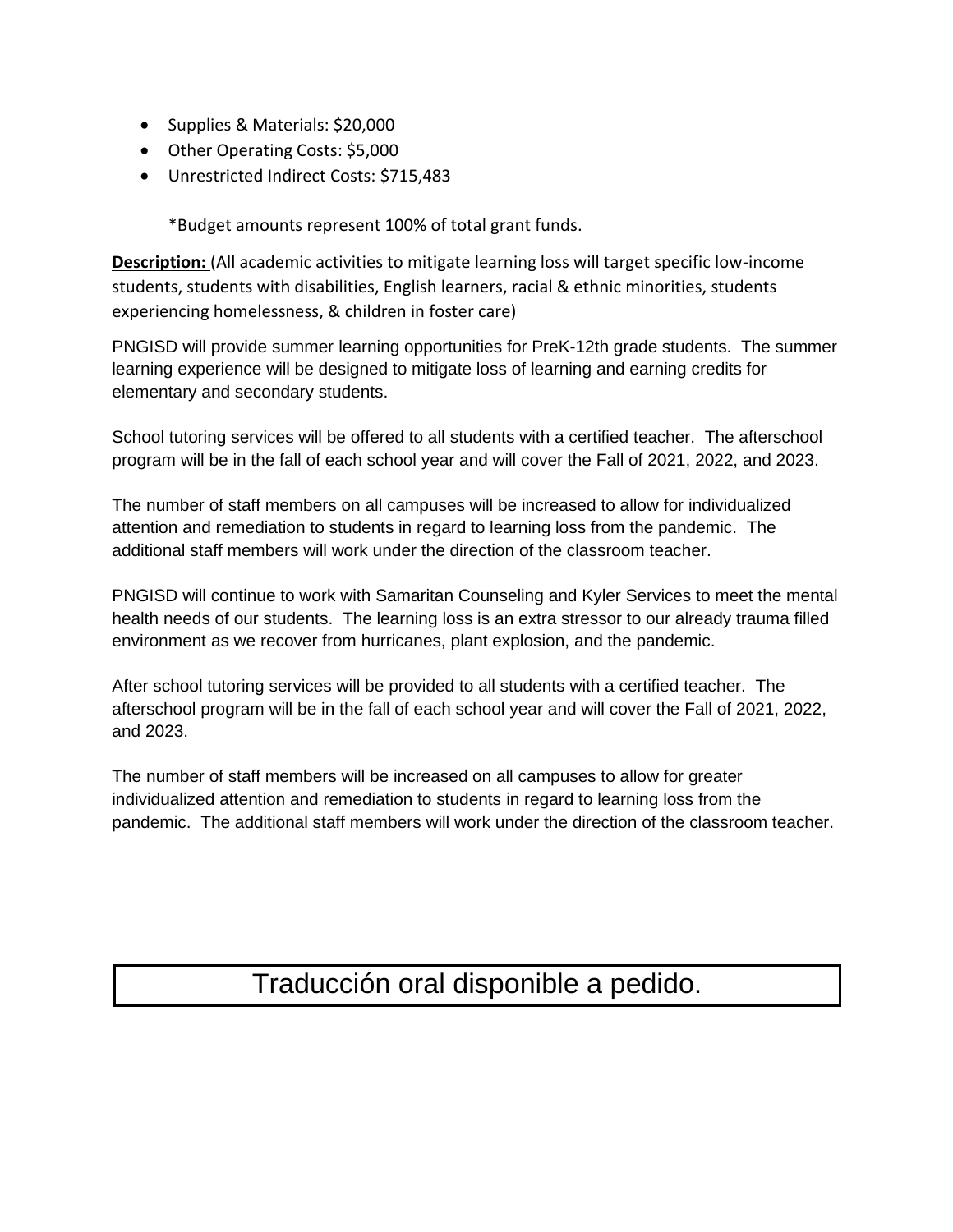

**Organization:** PORT NECHES-GROVES ISD **Campus/Site:** N/A **Vendor ID:**

**County District:** 123908 **ESC Region:**05 **School Year:** 2020-2021

# **2020-2023 ARP ESSER III Federal Grant Application**

|                                                                                                                                                                                                                                                                                                                            |                                                                                                              | A. Use of Funds - LEA Allowable Activities                                                      |  |
|----------------------------------------------------------------------------------------------------------------------------------------------------------------------------------------------------------------------------------------------------------------------------------------------------------------------------|--------------------------------------------------------------------------------------------------------------|-------------------------------------------------------------------------------------------------|--|
|                                                                                                                                                                                                                                                                                                                            | Directions: In this section you will indicate the planned uses of the ARP ESSER III grant funds for the LEA. |                                                                                                 |  |
| Select the pre-award and/or school year (SY) the LEA has expended or plans to expend funds for the activity. At least one SY must be selected, multiple SY<br>check boxes may be selected. If the LEA will not be expending funds for the activity, select "N/A", and be sure no school year or pre-award box is selected. |                                                                                                              |                                                                                                 |  |
| School Year dates -                                                                                                                                                                                                                                                                                                        |                                                                                                              |                                                                                                 |  |
| • Pre-award, March 13, 2020 – application submission date.                                                                                                                                                                                                                                                                 |                                                                                                              |                                                                                                 |  |
|                                                                                                                                                                                                                                                                                                                            |                                                                                                              | • 2020-2021, including summer 2021.                                                             |  |
|                                                                                                                                                                                                                                                                                                                            |                                                                                                              | 2021-2022, including summer 2022.                                                               |  |
|                                                                                                                                                                                                                                                                                                                            |                                                                                                              | • 2022-2023, including summer 2023.                                                             |  |
|                                                                                                                                                                                                                                                                                                                            |                                                                                                              | • 2023-2024, including summer 2024 (carryover period).                                          |  |
|                                                                                                                                                                                                                                                                                                                            |                                                                                                              | • N/A - Will not expend grant funds on this activity.                                           |  |
|                                                                                                                                                                                                                                                                                                                            |                                                                                                              |                                                                                                 |  |
|                                                                                                                                                                                                                                                                                                                            | □ Pre-award                                                                                                  | 1. Any activity authorized under Elementary and Secondary Education Act (ESEA)                  |  |
|                                                                                                                                                                                                                                                                                                                            |                                                                                                              |                                                                                                 |  |
|                                                                                                                                                                                                                                                                                                                            |                                                                                                              | 2020-2021, including summer 2021                                                                |  |
|                                                                                                                                                                                                                                                                                                                            |                                                                                                              | 2021-2022, including summer 2022                                                                |  |
|                                                                                                                                                                                                                                                                                                                            |                                                                                                              | 2022-2023, including summer 2023                                                                |  |
|                                                                                                                                                                                                                                                                                                                            |                                                                                                              | 2023-2024, including summer 2024 (carryover period)                                             |  |
|                                                                                                                                                                                                                                                                                                                            |                                                                                                              | $\blacktriangleright$ N/A - Will not expend grant funds on this activity                        |  |
|                                                                                                                                                                                                                                                                                                                            |                                                                                                              | 2. Any activity authorized under Individuals with Disabilities Education Act (IDEA)             |  |
|                                                                                                                                                                                                                                                                                                                            | Pre-award                                                                                                    |                                                                                                 |  |
|                                                                                                                                                                                                                                                                                                                            |                                                                                                              | 2020-2021, including summer 2021                                                                |  |
|                                                                                                                                                                                                                                                                                                                            |                                                                                                              | 2021-2022, including summer 2022                                                                |  |
|                                                                                                                                                                                                                                                                                                                            |                                                                                                              | 2022-2023, including summer 2023                                                                |  |
|                                                                                                                                                                                                                                                                                                                            |                                                                                                              | 2023-2024, including summer 2024 (carryover period)                                             |  |
|                                                                                                                                                                                                                                                                                                                            |                                                                                                              | $\blacktriangleright$ N/A - Will not expend grant funds on this activity                        |  |
|                                                                                                                                                                                                                                                                                                                            |                                                                                                              | 3. Any activity authorized under the Adult Education and Family Literacy Act                    |  |
|                                                                                                                                                                                                                                                                                                                            | Pre-award                                                                                                    |                                                                                                 |  |
|                                                                                                                                                                                                                                                                                                                            |                                                                                                              | 2020-2021, including summer 2021                                                                |  |
|                                                                                                                                                                                                                                                                                                                            |                                                                                                              | 2021-2022, including summer 2022                                                                |  |
|                                                                                                                                                                                                                                                                                                                            |                                                                                                              | 2022-2023, including summer 2023                                                                |  |
|                                                                                                                                                                                                                                                                                                                            |                                                                                                              | 2023-2024, including summer 2024 (carryover period)                                             |  |
|                                                                                                                                                                                                                                                                                                                            |                                                                                                              | $\blacktriangleright$ N/A - Will not expend grant funds on this activity                        |  |
|                                                                                                                                                                                                                                                                                                                            |                                                                                                              | 4. Any activity authorized under the Carl D. Perkins Career and Technical Education Act of 2006 |  |
|                                                                                                                                                                                                                                                                                                                            | Pre-award                                                                                                    |                                                                                                 |  |
|                                                                                                                                                                                                                                                                                                                            |                                                                                                              | 2020-2021, including summer 2021                                                                |  |
|                                                                                                                                                                                                                                                                                                                            |                                                                                                              | 2021-2022, including summer 2022                                                                |  |
|                                                                                                                                                                                                                                                                                                                            |                                                                                                              | 2022-2023, including summer 2023                                                                |  |
|                                                                                                                                                                                                                                                                                                                            |                                                                                                              | 2023-2024, including summer 2024 (carryover period)                                             |  |
|                                                                                                                                                                                                                                                                                                                            | $\blacktriangledown$                                                                                         | N/A - Will not expend grant funds on this activity                                              |  |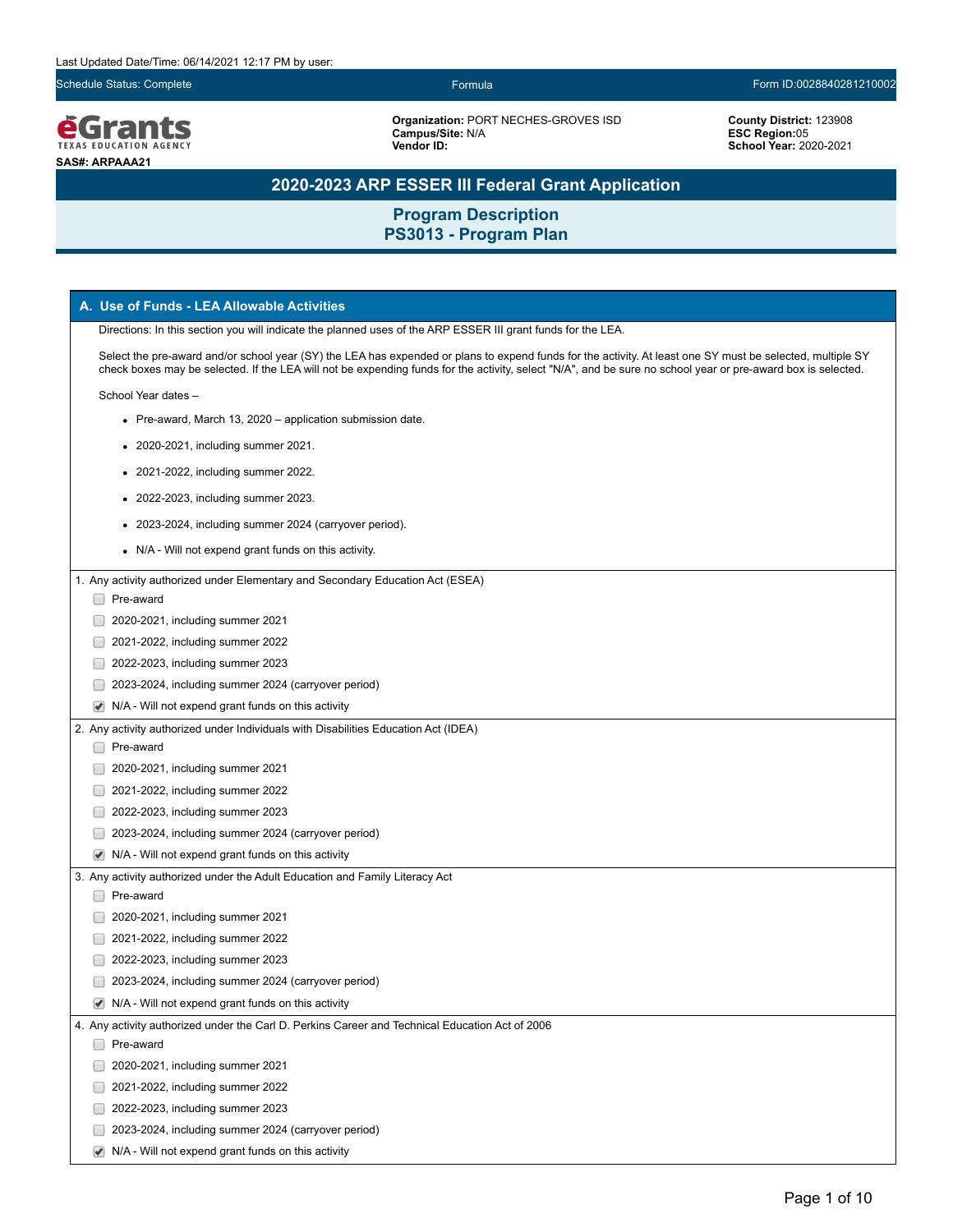**EGrants SAS#: ARPAAA21**

**Organization:** PORT NECHES-GROVES ISD **Campus/Site:** N/A **Vendor ID:** 

**County District:** 123908 **ESC Region:**05 **School Year:** 2020-2021

## **2020-2023 ARP ESSER III Federal Grant Application**

| 5. Coordination of preparedness and response efforts of LEA with State and local public health departments, and other relevant agencies, to improve coordinated<br>responses among such entities to prevent, prepare for, and respond to coronavirus                                                 |  |  |  |
|------------------------------------------------------------------------------------------------------------------------------------------------------------------------------------------------------------------------------------------------------------------------------------------------------|--|--|--|
| Pre-award                                                                                                                                                                                                                                                                                            |  |  |  |
| 2020-2021, including summer 2021                                                                                                                                                                                                                                                                     |  |  |  |
| 2021-2022, including summer 2022                                                                                                                                                                                                                                                                     |  |  |  |
| 2022-2023, including summer 2023                                                                                                                                                                                                                                                                     |  |  |  |
| 2023-2024, including summer 2024 (carryover period)                                                                                                                                                                                                                                                  |  |  |  |
| $\blacktriangledown$<br>N/A - Will not expend grant funds on this activity                                                                                                                                                                                                                           |  |  |  |
| 6. Activities to address the unique needs of low-income students, students with disabilities (SWD), English learners, racial and ethnic minorities, students<br>experiencing homelessness, and foster care youth, including how outreach and service delivery will meet the needs of each population |  |  |  |
| Pre-award                                                                                                                                                                                                                                                                                            |  |  |  |
| 2020-2021, including summer 2021<br>$\Box$                                                                                                                                                                                                                                                           |  |  |  |
| 2021-2022, including summer 2022<br>$\Box$                                                                                                                                                                                                                                                           |  |  |  |
| 2022-2023, including summer 2023<br>$\overline{\phantom{a}}$                                                                                                                                                                                                                                         |  |  |  |
| 2023-2024, including summer 2024 (carryover period)                                                                                                                                                                                                                                                  |  |  |  |
| N/A - Will not expend grant funds on this activity<br>$\blacktriangledown$                                                                                                                                                                                                                           |  |  |  |
| 7. Developing and implementing procedures and systems to improve the preparedness and response efforts of LEA                                                                                                                                                                                        |  |  |  |
| Pre-award                                                                                                                                                                                                                                                                                            |  |  |  |
| 2020-2021, including summer 2021                                                                                                                                                                                                                                                                     |  |  |  |
| 2021-2022, including summer 2022                                                                                                                                                                                                                                                                     |  |  |  |
| 2022-2023, including summer 2023<br>$\overline{\phantom{a}}$                                                                                                                                                                                                                                         |  |  |  |
| 2023-2024, including summer 2024 (carryover period)<br>$\Box$                                                                                                                                                                                                                                        |  |  |  |
| N/A - Will not expend grant funds on this activity                                                                                                                                                                                                                                                   |  |  |  |
| 8. Training and professional development for staff of the LEA on sanitation and minimizing the spread of infectious diseases                                                                                                                                                                         |  |  |  |
| Pre-award                                                                                                                                                                                                                                                                                            |  |  |  |
| 2020-2021, including summer 2021                                                                                                                                                                                                                                                                     |  |  |  |
| 2021-2022, including summer 2022                                                                                                                                                                                                                                                                     |  |  |  |
| 2022-2023, including summer 2023                                                                                                                                                                                                                                                                     |  |  |  |
| 2023-2024, including summer 2024 (carryover period)                                                                                                                                                                                                                                                  |  |  |  |
| N/A - Will not expend grant funds on this activity<br>$\blacktriangleright$                                                                                                                                                                                                                          |  |  |  |
| 9. Purchasing supplies to sanitize and clean the facilities of the LEA, including buildings operated by the LEA                                                                                                                                                                                      |  |  |  |
| Pre-award                                                                                                                                                                                                                                                                                            |  |  |  |
| 2020-2021, including summer 2021                                                                                                                                                                                                                                                                     |  |  |  |
| 2021-2022, including summer 2022                                                                                                                                                                                                                                                                     |  |  |  |
| $\Box$<br>2022-2023, including summer 2023                                                                                                                                                                                                                                                           |  |  |  |
| 2023-2024, including summer 2024 (carryover period)<br>$\overline{\phantom{a}}$                                                                                                                                                                                                                      |  |  |  |
| N/A - Will not expend grant funds on this activity                                                                                                                                                                                                                                                   |  |  |  |
|                                                                                                                                                                                                                                                                                                      |  |  |  |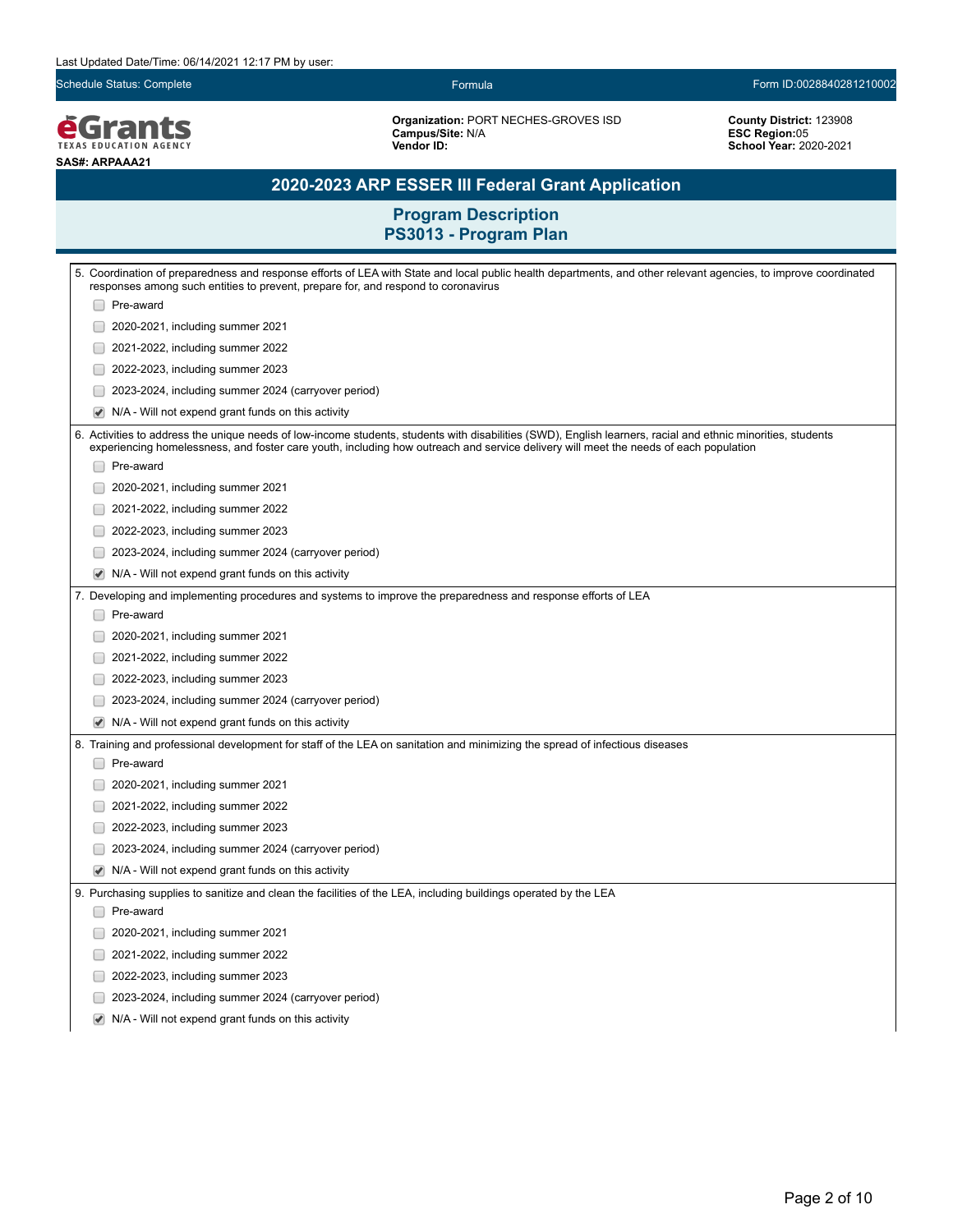**EGrants SAS#: ARPAAA21**

**Organization:** PORT NECHES-GROVES ISD **Campus/Site:** N/A **Vendor ID:** 

**County District:** 123908 **ESC Region:**05 **School Year:** 2020-2021

# **2020-2023 ARP ESSER III Federal Grant Application**

| 10. Planning for, coordinating, and implementing activities during long-term closures, including providing meals to eligible students                                                                                                                                                        |  |  |  |
|----------------------------------------------------------------------------------------------------------------------------------------------------------------------------------------------------------------------------------------------------------------------------------------------|--|--|--|
| □ Pre-award                                                                                                                                                                                                                                                                                  |  |  |  |
| 2020-2021, including summer 2021                                                                                                                                                                                                                                                             |  |  |  |
| 2021-2022, including summer 2022                                                                                                                                                                                                                                                             |  |  |  |
| 2022-2023, including summer 2023                                                                                                                                                                                                                                                             |  |  |  |
| 2023-2024, including summer 2024 (carryover period)                                                                                                                                                                                                                                          |  |  |  |
| N/A - Will not expend grant funds on this activity                                                                                                                                                                                                                                           |  |  |  |
| 11. Planning for, coordinating, and implementing activities during long-term closures,  including providing technology for online learning to all students                                                                                                                                   |  |  |  |
| Pre-award                                                                                                                                                                                                                                                                                    |  |  |  |
| 2020-2021, including summer 2021                                                                                                                                                                                                                                                             |  |  |  |
| 2021-2022, including summer 2022                                                                                                                                                                                                                                                             |  |  |  |
| 2022-2023, including summer 2023                                                                                                                                                                                                                                                             |  |  |  |
| 2023-2024, including summer 2024 (carryover period)                                                                                                                                                                                                                                          |  |  |  |
| N/A - Will not expend grant funds on this activity                                                                                                                                                                                                                                           |  |  |  |
| 12. Planning for, coordinating, and implementing activities during long-term closures,  how to provide guidance for carrying out requirements under IDEA                                                                                                                                     |  |  |  |
| Pre-award                                                                                                                                                                                                                                                                                    |  |  |  |
| 2020-2021, including summer 2021                                                                                                                                                                                                                                                             |  |  |  |
| 2021-2022, including summer 2022                                                                                                                                                                                                                                                             |  |  |  |
| 2022-2023, including summer 2023                                                                                                                                                                                                                                                             |  |  |  |
| 2023-2024, including summer 2024 (carryover period)                                                                                                                                                                                                                                          |  |  |  |
| N/A - Will not expend grant funds on this activity                                                                                                                                                                                                                                           |  |  |  |
| 13. Planning for, coordinating, and implementing activities during long-term closures,  how to ensure other educational services can continue to be provided<br>consistent with all Federal, State, and local requirements                                                                   |  |  |  |
| Pre-award                                                                                                                                                                                                                                                                                    |  |  |  |
| 2020-2021, including summer 2021                                                                                                                                                                                                                                                             |  |  |  |
| 2021-2022, including summer 2022                                                                                                                                                                                                                                                             |  |  |  |
| 2022-2023, including summer 2023                                                                                                                                                                                                                                                             |  |  |  |
| 2023-2024, including summer 2024 (carryover period)                                                                                                                                                                                                                                          |  |  |  |
| N/A - Will not expend grant funds on this activity                                                                                                                                                                                                                                           |  |  |  |
| 14. Purchasing educational technology (hardware, software, and connectivity) for students  that aids in regular/substantive educational interaction between<br>students and instructors, including low-income students and SWD, which may include assistive technology or adaptive equipment |  |  |  |
| Pre-award                                                                                                                                                                                                                                                                                    |  |  |  |
| 2020-2021, including summer 2021                                                                                                                                                                                                                                                             |  |  |  |
| 2021-2022, including summer 2022                                                                                                                                                                                                                                                             |  |  |  |
| 2022-2023, including summer 2023                                                                                                                                                                                                                                                             |  |  |  |
| 2023-2024, including summer 2024 (carryover period)                                                                                                                                                                                                                                          |  |  |  |
| N/A - Will not expend grant funds on this activity                                                                                                                                                                                                                                           |  |  |  |
|                                                                                                                                                                                                                                                                                              |  |  |  |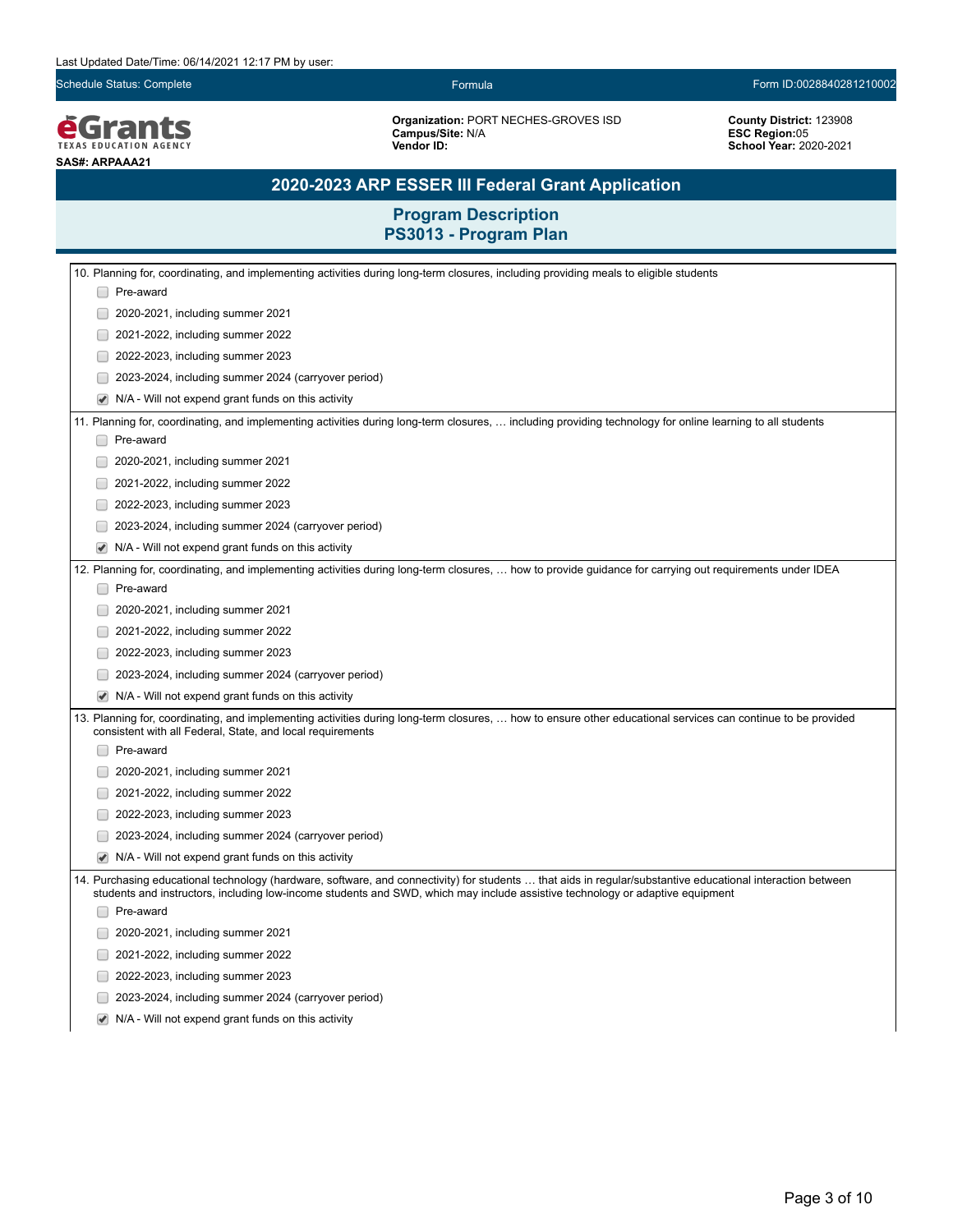

**Organization:** PORT NECHES-GROVES ISD **Campus/Site:** N/A **Vendor ID:** 

**County District:** 123908 **ESC Region:**05 **School Year:** 2020-2021

# **2020-2023 ARP ESSER III Federal Grant Application**

|                                                                                                                                                                                                                                                                                                      | 15. Providing mental health services and supports, including through implementation of evidence based full-service community schools                                                                                                                                                                      |  |  |  |
|------------------------------------------------------------------------------------------------------------------------------------------------------------------------------------------------------------------------------------------------------------------------------------------------------|-----------------------------------------------------------------------------------------------------------------------------------------------------------------------------------------------------------------------------------------------------------------------------------------------------------|--|--|--|
|                                                                                                                                                                                                                                                                                                      | Pre-award                                                                                                                                                                                                                                                                                                 |  |  |  |
|                                                                                                                                                                                                                                                                                                      | 2020-2021, including summer 2021                                                                                                                                                                                                                                                                          |  |  |  |
|                                                                                                                                                                                                                                                                                                      | 2021-2022, including summer 2022<br>✔                                                                                                                                                                                                                                                                     |  |  |  |
|                                                                                                                                                                                                                                                                                                      | 2022-2023, including summer 2023                                                                                                                                                                                                                                                                          |  |  |  |
|                                                                                                                                                                                                                                                                                                      | 2023-2024, including summer 2024 (carryover period)                                                                                                                                                                                                                                                       |  |  |  |
|                                                                                                                                                                                                                                                                                                      | N/A - Will not expend grant funds on this activity                                                                                                                                                                                                                                                        |  |  |  |
|                                                                                                                                                                                                                                                                                                      | 16. Planning and implementing activities related to summer learning -- providing classroom instruction or online learning during summer months and addressing the<br>needs of low-income students, SWD, English learners, migrant students, students experiencing homelessness, & children in foster care |  |  |  |
|                                                                                                                                                                                                                                                                                                      | Pre-award                                                                                                                                                                                                                                                                                                 |  |  |  |
| 2020-2021, including summer 2021                                                                                                                                                                                                                                                                     |                                                                                                                                                                                                                                                                                                           |  |  |  |
| 2021-2022, including summer 2022                                                                                                                                                                                                                                                                     |                                                                                                                                                                                                                                                                                                           |  |  |  |
| 2022-2023, including summer 2023                                                                                                                                                                                                                                                                     |                                                                                                                                                                                                                                                                                                           |  |  |  |
|                                                                                                                                                                                                                                                                                                      | 2023-2024, including summer 2024 (carryover period)                                                                                                                                                                                                                                                       |  |  |  |
|                                                                                                                                                                                                                                                                                                      | N/A - Will not expend grant funds on this activity                                                                                                                                                                                                                                                        |  |  |  |
| 17. Planning and implementing activities related to  supplemental afterschool programs -- providing classroom instruction or online learning  addressing the<br>needs of low-income students, SWD, English learners, migrant students, students experiencing homelessness, & children in foster care |                                                                                                                                                                                                                                                                                                           |  |  |  |
|                                                                                                                                                                                                                                                                                                      | Pre-award                                                                                                                                                                                                                                                                                                 |  |  |  |
|                                                                                                                                                                                                                                                                                                      | 2020-2021, including summer 2021                                                                                                                                                                                                                                                                          |  |  |  |
|                                                                                                                                                                                                                                                                                                      | 2021-2022, including summer 2022                                                                                                                                                                                                                                                                          |  |  |  |
|                                                                                                                                                                                                                                                                                                      | 2022-2023, including summer 2023                                                                                                                                                                                                                                                                          |  |  |  |
|                                                                                                                                                                                                                                                                                                      | 2023-2024, including summer 2024 (carryover period)                                                                                                                                                                                                                                                       |  |  |  |
|                                                                                                                                                                                                                                                                                                      | N/A - Will not expend grant funds on this activity                                                                                                                                                                                                                                                        |  |  |  |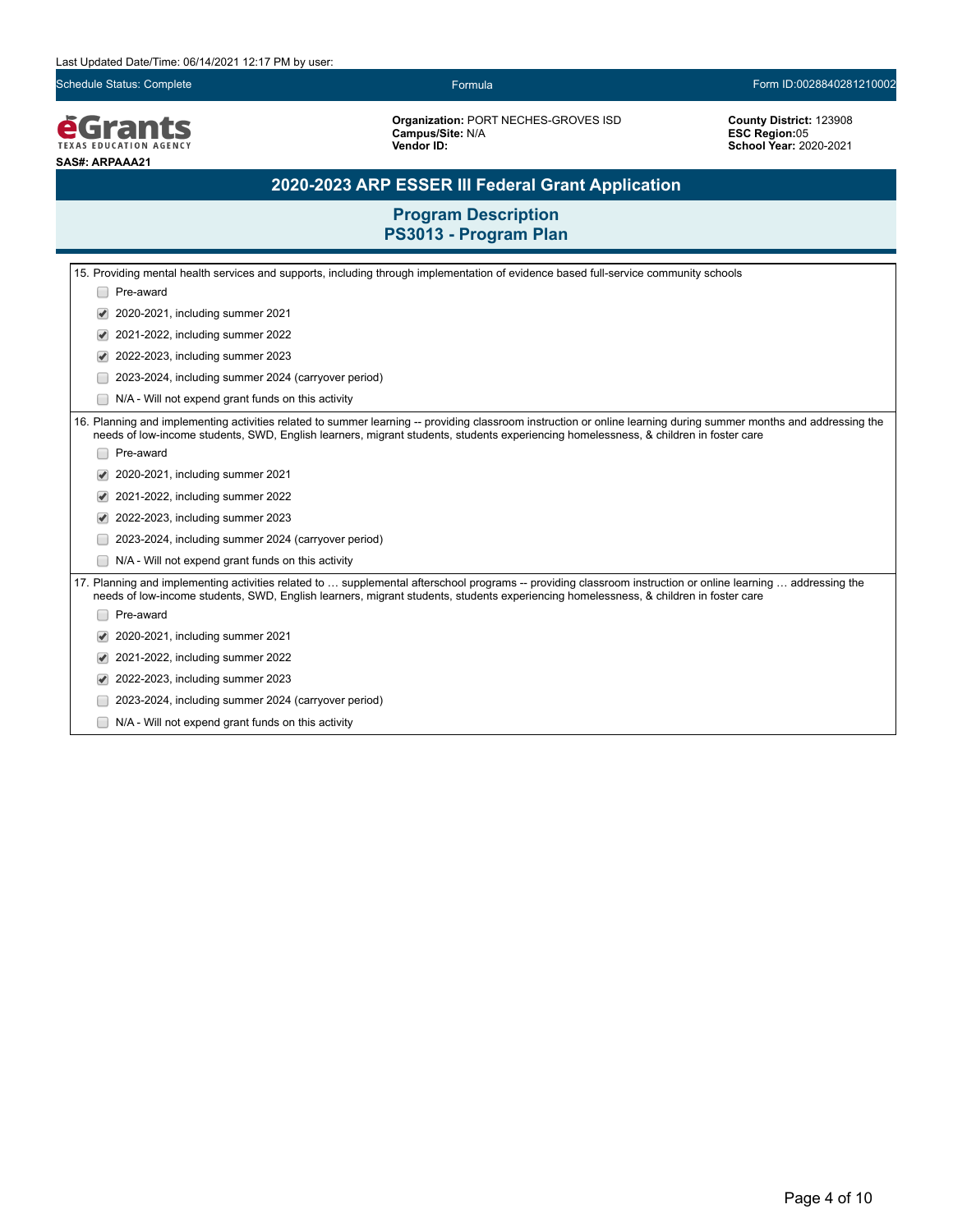

**Organization:** PORT NECHES-GROVES ISD **Campus/Site:** N/A **Vendor ID:** 

### **County District:** 123908 **ESC Region:**05 **School Year:** 2020-2021

# **2020-2023 ARP ESSER III Federal Grant Application**

|  | <b>B. Use of Funds - LEA Allowable Activities (continued)</b>                                                                                                                                                                                                                                                              |
|--|----------------------------------------------------------------------------------------------------------------------------------------------------------------------------------------------------------------------------------------------------------------------------------------------------------------------------|
|  | Directions: In this section you will indicate the planned uses of the ARP ESSER III grant funds for the LEA.                                                                                                                                                                                                               |
|  | Select the pre-award and/or school year (SY) the LEA has expended or plans to expend funds for the activity. At least one SY must be selected, multiple SY<br>check boxes may be selected. If the LEA will not be expending funds for the activity, select "N/A", and be sure no school year or pre-award box is selected. |
|  | School Year dates -                                                                                                                                                                                                                                                                                                        |
|  | • Pre-award, March 13, 2020 - application submission date.                                                                                                                                                                                                                                                                 |
|  | 2020-2021, including summer 2021.                                                                                                                                                                                                                                                                                          |
|  | 2021-2022, including summer 2022.                                                                                                                                                                                                                                                                                          |
|  | 2022-2023, including summer 2023.                                                                                                                                                                                                                                                                                          |
|  | 2023-2024, including summer 2024 (carryover period).                                                                                                                                                                                                                                                                       |
|  | N/A - Will not expend grant funds on this activity.                                                                                                                                                                                                                                                                        |
|  |                                                                                                                                                                                                                                                                                                                            |
|  | 1. Addressing learning loss among LEA students, including low-income students, SWD, English learners, racial & ethnic minorities, students experiencing<br>homelessness, & children in foster care -- Administering and using high-quality assessments                                                                     |
|  | Pre-award                                                                                                                                                                                                                                                                                                                  |
|  | 2020-2021, including summer 2021                                                                                                                                                                                                                                                                                           |
|  | 2021-2022, including summer 2022                                                                                                                                                                                                                                                                                           |
|  | 2022-2023, including summer 2023                                                                                                                                                                                                                                                                                           |
|  | 2023-2024, including summer 2024 (carryover period)                                                                                                                                                                                                                                                                        |
|  | N/A - Will not expend grant funds on this activity                                                                                                                                                                                                                                                                         |
|  | Addressing learning loss among LEA students, including low-income students, SWD, English learners, racial & ethnic minorities, students experiencing<br>homelessness, & children in foster care -- Implementing evidence-based activities to meet the comprehensive needs of students                                      |
|  | Pre-award                                                                                                                                                                                                                                                                                                                  |
|  | 2020-2021, including summer 2021                                                                                                                                                                                                                                                                                           |
|  | 2021-2022, including summer 2022                                                                                                                                                                                                                                                                                           |
|  | 2022-2023, including summer 2023                                                                                                                                                                                                                                                                                           |
|  | 2023-2024, including summer 2024 (carryover period)                                                                                                                                                                                                                                                                        |
|  | N/A - Will not expend grant funds on this activity                                                                                                                                                                                                                                                                         |
|  | 3. Addressing learning loss among LEA students, including low-income students, SWD, English learners, racial & ethnic minorities, students experiencing<br>homelessness, & children in foster care -- Providing information and assistance to parents & families on effectively supporting students                        |
|  | Pre-award                                                                                                                                                                                                                                                                                                                  |
|  | 2020-2021, including summer 2021                                                                                                                                                                                                                                                                                           |
|  | 2021-2022, including summer 2022                                                                                                                                                                                                                                                                                           |
|  | 2022-2023, including summer 2023                                                                                                                                                                                                                                                                                           |
|  | 2023-2024, including summer 2024 (carryover period)                                                                                                                                                                                                                                                                        |
|  | N/A - Will not expend grant funds on this activity                                                                                                                                                                                                                                                                         |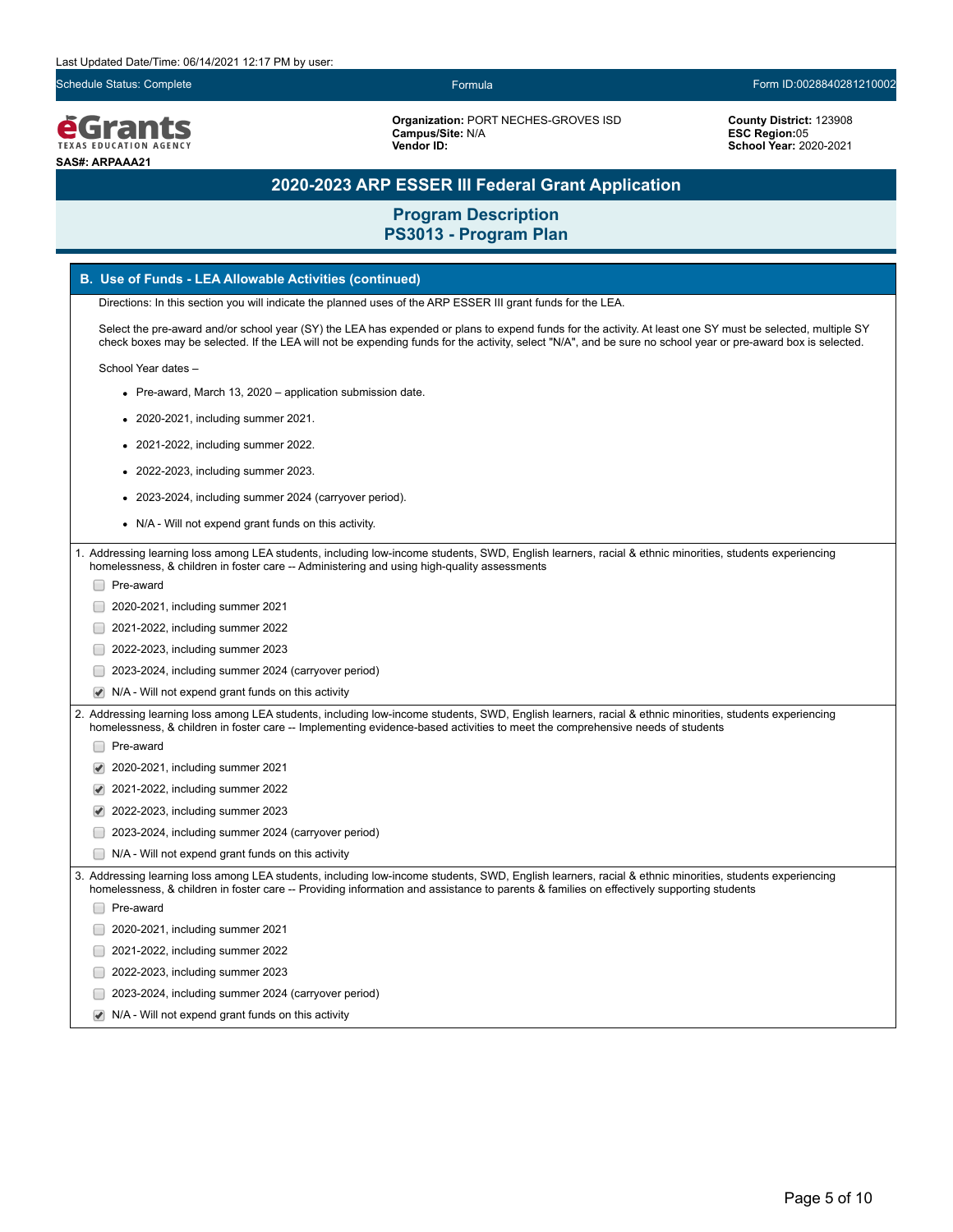**EGrants SAS#: ARPAAA21**

**Organization:** PORT NECHES-GROVES ISD **Campus/Site:** N/A **Vendor ID:** 

**County District:** 123908 **ESC Region:**05 **School Year:** 2020-2021

# **2020-2023 ARP ESSER III Federal Grant Application**

| 4. Addressing learning loss among LEA students, including low-income students, SWD, English learners, racial & ethnic minorities, students experiencing<br>homelessness, & children in foster care -- Tracking student attendance and improving student engagement in distance education |  |  |  |
|------------------------------------------------------------------------------------------------------------------------------------------------------------------------------------------------------------------------------------------------------------------------------------------|--|--|--|
| □ Pre-award                                                                                                                                                                                                                                                                              |  |  |  |
| 2020-2021, including summer 2021                                                                                                                                                                                                                                                         |  |  |  |
| 2021-2022, including summer 2022                                                                                                                                                                                                                                                         |  |  |  |
| 2022-2023, including summer 2023                                                                                                                                                                                                                                                         |  |  |  |
| 2023-2024, including summer 2024 (carryover period)                                                                                                                                                                                                                                      |  |  |  |
| N/A - Will not expend grant funds on this activity                                                                                                                                                                                                                                       |  |  |  |
| 5. School facility repairs and improvements to enable operation of schools to reduce risk of virus transmission and exposure to environmental health hazards, and to<br>support student health needs                                                                                     |  |  |  |
| Pre-award                                                                                                                                                                                                                                                                                |  |  |  |
| 2020-2021, including summer 2021                                                                                                                                                                                                                                                         |  |  |  |
| 2021-2022, including summer 2022                                                                                                                                                                                                                                                         |  |  |  |
| 2022-2023, including summer 2023                                                                                                                                                                                                                                                         |  |  |  |
| 2023-2024, including summer 2024 (carryover period)                                                                                                                                                                                                                                      |  |  |  |
| N/A - Will not expend grant funds on this activity                                                                                                                                                                                                                                       |  |  |  |
| 6. Inspection, testing, maintenance, repair, replacement, and upgrade projects to improve the indoor air quality in school facilities, including  mechanical and non-<br>mechanical heating, ventilation, and air conditioning systems                                                   |  |  |  |
| Pre-award                                                                                                                                                                                                                                                                                |  |  |  |
| 2020-2021, including summer 2021                                                                                                                                                                                                                                                         |  |  |  |
| 2021-2022, including summer 2022                                                                                                                                                                                                                                                         |  |  |  |
| 2022-2023, including summer 2023                                                                                                                                                                                                                                                         |  |  |  |
| 2023-2024, including summer 2024 (carryover period)                                                                                                                                                                                                                                      |  |  |  |
| N/A - Will not expend grant funds on this activity                                                                                                                                                                                                                                       |  |  |  |
| 7. Inspection, testing, maintenance, repair, replacement, and upgrade projects to improve the indoor air quality in school facilities, including  filtering, purification<br>and other air cleaning, fans, control systems                                                               |  |  |  |
| Pre-award                                                                                                                                                                                                                                                                                |  |  |  |
| 2020-2021, including summer 2021                                                                                                                                                                                                                                                         |  |  |  |
| 2021-2022, including summer 2022                                                                                                                                                                                                                                                         |  |  |  |
| 2022-2023, including summer 2023                                                                                                                                                                                                                                                         |  |  |  |
| 2023-2024, including summer 2024 (carryover period)                                                                                                                                                                                                                                      |  |  |  |
| N/A - Will not expend grant funds on this activity                                                                                                                                                                                                                                       |  |  |  |
| 8. Inspection, testing, maintenance, repair, replacement, and upgrade projects to improve the indoor air quality in school facilities, including  window and door<br>repair and replacement                                                                                              |  |  |  |
| Pre-award                                                                                                                                                                                                                                                                                |  |  |  |
| 2020-2021, including summer 2021                                                                                                                                                                                                                                                         |  |  |  |
| 2021-2022, including summer 2022                                                                                                                                                                                                                                                         |  |  |  |
| 2022-2023, including summer 2023                                                                                                                                                                                                                                                         |  |  |  |
| 2023-2024, including summer 2024 (carryover period)                                                                                                                                                                                                                                      |  |  |  |
| N/A - Will not expend grant funds on this activity                                                                                                                                                                                                                                       |  |  |  |
|                                                                                                                                                                                                                                                                                          |  |  |  |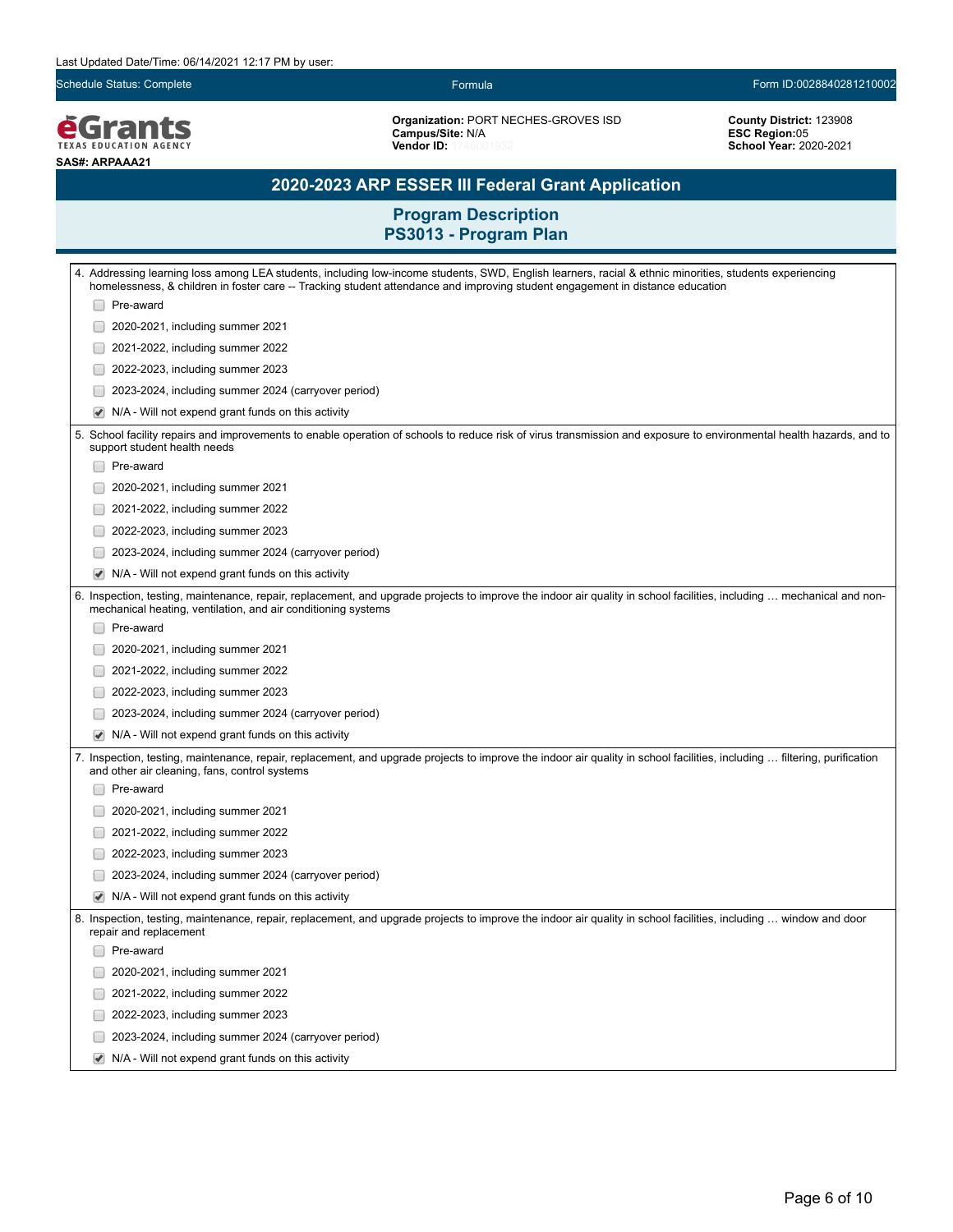

**Organization:** PORT NECHES-GROVES ISD **Campus/Site:** N/A **Vendor ID:** 1746001932

**County District:** 123908 **ESC Region:**05 **School Year:** 2020-2021

# **2020-2023 ARP ESSER III Federal Grant Application**

| 9. Developing strategies and implementing public health protocols including, to the greatest extent practicable, policies in line with guidance from CDC for the<br>reopening and operation of school facilities |  |  |  |
|------------------------------------------------------------------------------------------------------------------------------------------------------------------------------------------------------------------|--|--|--|
| Pre-award                                                                                                                                                                                                        |  |  |  |
| 2020-2021, including summer 2021                                                                                                                                                                                 |  |  |  |
| 2021-2022, including summer 2022                                                                                                                                                                                 |  |  |  |
| 2022-2023, including summer 2023                                                                                                                                                                                 |  |  |  |
| 2023-2024, including summer 2024 (carryover period)                                                                                                                                                              |  |  |  |
| N/A - Will not expend grant funds on this activity<br>$\blacktriangledown$                                                                                                                                       |  |  |  |
| 10. Other activities that are necessary to maintain the operation of and continuity of services in the LEA                                                                                                       |  |  |  |
| Pre-award                                                                                                                                                                                                        |  |  |  |
| 2020-2021, including summer 2021                                                                                                                                                                                 |  |  |  |
| 2021-2022, including summer 2022                                                                                                                                                                                 |  |  |  |
| 2022-2023, including summer 2023                                                                                                                                                                                 |  |  |  |
| 2023-2024, including summer 2024 (carryover period)                                                                                                                                                              |  |  |  |
| N/A - Will not expend grant funds on this activity<br>$\blacktriangledown$                                                                                                                                       |  |  |  |
| 11. Other activities that are necessary to  continuing to employ existing staff of the LEA                                                                                                                       |  |  |  |
| Pre-award<br>$\blacktriangledown$                                                                                                                                                                                |  |  |  |
| 2020-2021, including summer 2021<br>$\blacktriangledown$                                                                                                                                                         |  |  |  |
| 2021-2022, including summer 2022<br>$\blacktriangledown$                                                                                                                                                         |  |  |  |
| 2022-2023, including summer 2023<br>$\blacktriangledown$                                                                                                                                                         |  |  |  |
| 2023-2024, including summer 2024 (carryover period)                                                                                                                                                              |  |  |  |
| N/A - Will not expend grant funds on this activity                                                                                                                                                               |  |  |  |
|                                                                                                                                                                                                                  |  |  |  |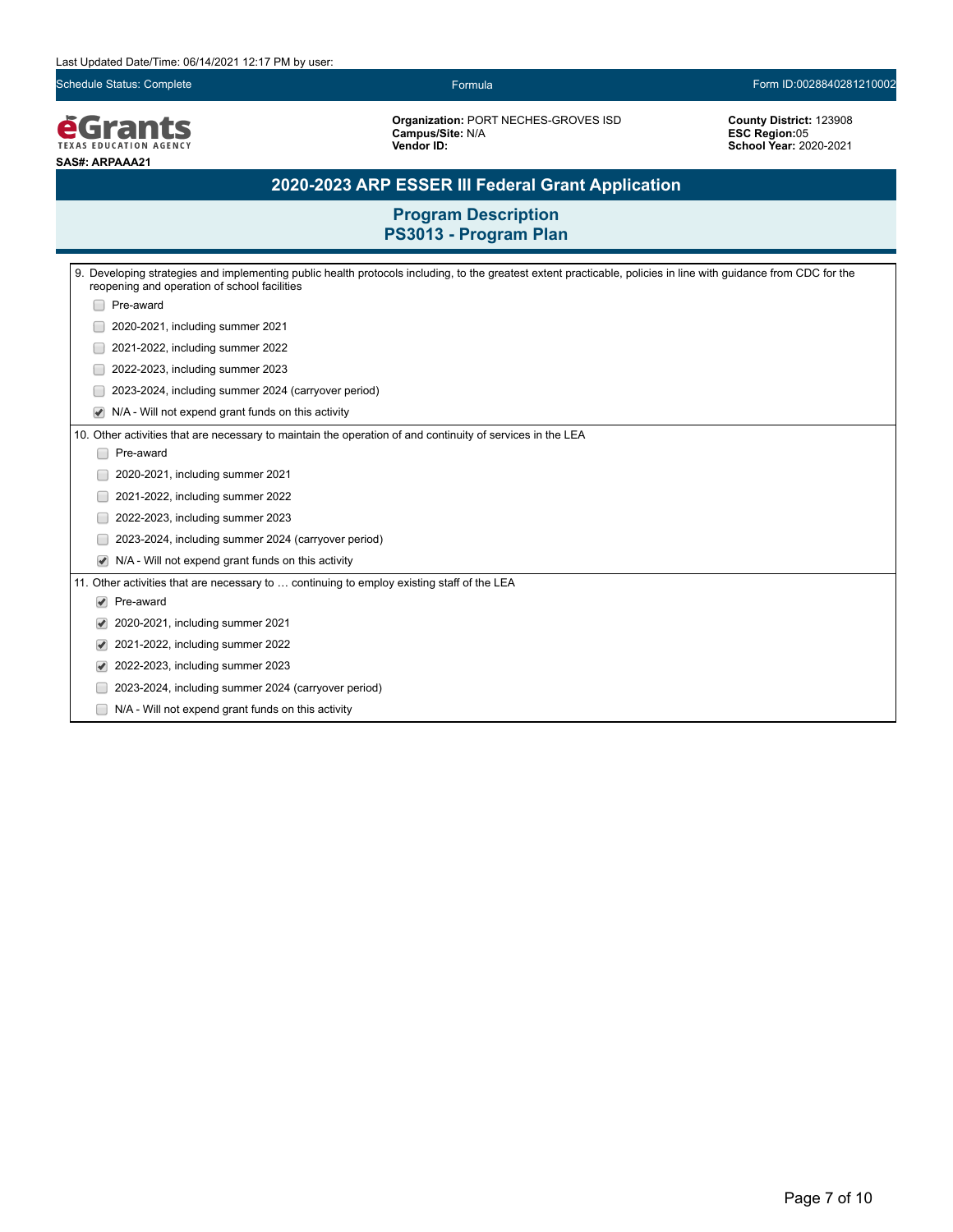

**Organization:** PORT NECHES-GROVES ISD **Campus/Site:** N/A **Vendor ID:** 

### **County District:** 123908 **ESC Region:**05 **School Year:** 2020-2021

### **2020-2023 ARP ESSER III Federal Grant Application**

### **Program Description PS3013 - Program Plan**

### **C. LEA Needs Process**

- 1. Which of the following processes did the LEA follow to determine the needs of the LEA caused by the pandemic that would not be reimbursed by other fund sources (Federal Emergency Management Agency (FEMA), Child Nutrition Program, Child Care & Development Block Grant (CCDBG))? Directions: Select the types of activities the LEA followed in conducting its process to identify the added needs caused by the pandemic. Check all that apply.
	- LEA conducted surveys to district-level staff.
	- LEA conducted surveys to campus-level staff.
	- LEA conducted surveys to parents.
	- LEA conducted surveys to students.
	- LEA surveyed community groups (i.e., government officials, business, law enforcement, nonprofit organizations, etc.).
	- LEA sent direct communication to staff, parents, and/or students to gather input.
	- E LEA reviewed and analyzed data from local and state health authorities.
	- E LEA identified needs as issues arose that were out of the ordinary.
	- LEA reviewed documented comprehensive needs assessment considering the pandemic to determine needs.
	- LEA consulted with local school board to determine needs.
	- LEA followed some type of documented disaster or emergency plan with specific needs assessment processes.
	- LEA used professional or contracted services to collect, disaggregate, and/or analyze data related to needs.
	- LEA determined needs through another process or data points not listed above.
	- LEA completed a focused or problem-oriented assessment.
	- LEA completed an emergency assessment.
	- LEA completed a time-lapsed assessment.
	- **LEA** completed an initial comprehensive assessment.
	- LEA completed an ongoing or partial assessment.
	- LEA completed a different needs assessment process not described above.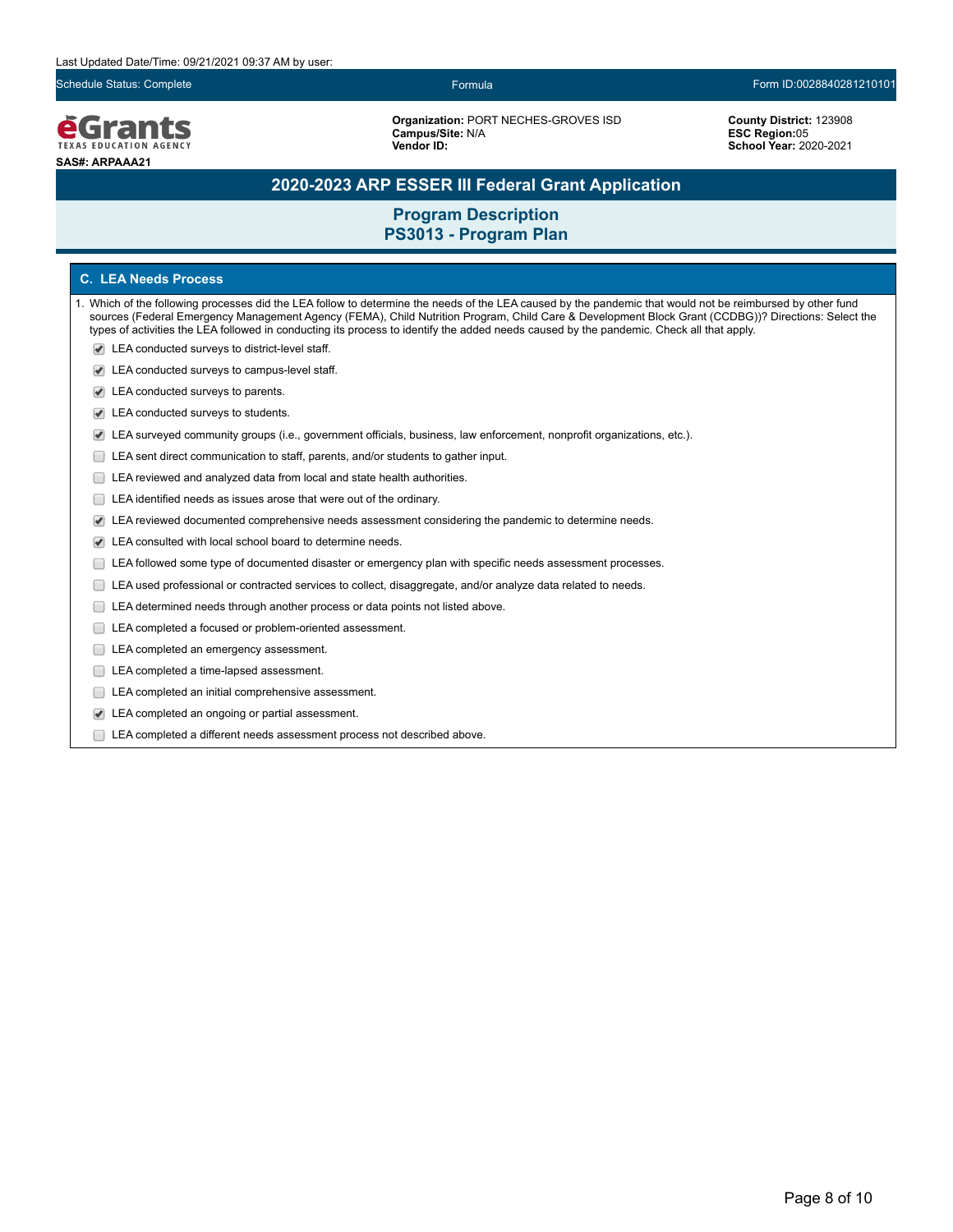

**Organization:** PORT NECHES-GROVES ISD **Campus/Site:** N/A **Vendor ID:** 

**County District:** 123908 **ESC Region:**05 **School Year:** 2020-2021

### **2020-2023 ARP ESSER III Federal Grant Application**

### **Program Description PS3013 - Program Plan**

2. How did the LEA prioritize the needs identified in Line 1 above? Directions: Select the types of processes the LEA followed in prioritizing the needs of the LEA in determining what activities would be funded with ESSER III funds. Check all that apply. If all identified needs are being met with ESSER III funds, select "All needs met; no prioritization needed." **LEA** focused on largest expenditures. **LEA** focused on needs serving the largest number of students. **LEA** focused on needs serving the largest number of staff. LEA consulted with local school board to prioritize needs. LEA focused on Economically Disadvantaged or Socioeconomically Disadvantaged data. LEA focused on serving needs of identified student groups (at-risk, migrant, immigrant, SWD, English Learners, Homeless, Foster, etc.). LEA ranked campus needs per SC5000. LEA focused on governance needs. □ LEA focused on wellness needs. **LEA** focused on instructional continuity needs. **LEA** focused on postsecondary needs for seniors. LEA focused on facility needs. **LEA** focused on school operational needs. LEA focused on technology needs. **LEA focused on Personal Protective Equipment (PPE).** LEA focused on professional development and training needs to facilitate transition to remote/online/virtual classrooms and teaching. LEA prioritized needs through another process or data points not listed above. All needs met; no prioritization needed.

### **D. Maintenance of Equity**

Directions: Select one applicable response for which the LEA is exempt from the required Maintenance of Equity provision. If the LEA is not exempt from this provision, select "No".

1. Is the LEA exempt from the required Maintenance of Equity provision?

**√** No

Yes, LEA has fewer than 1,000 total enrollment

- **The State State State State State State State State State State State State State State State State State State State State State State State State State State State State State State State State State State State State S**
- Yes, LEA has only one campus per grade span (elementary, middle school, high school) within the LEA
- Maybe, the LEA will apply to USDE for a waiver for exceptional or uncontrollable circumstances
- Maybe, the LEA will apply to USDE for a waiver for a precipitous decline in financial resources in the LEA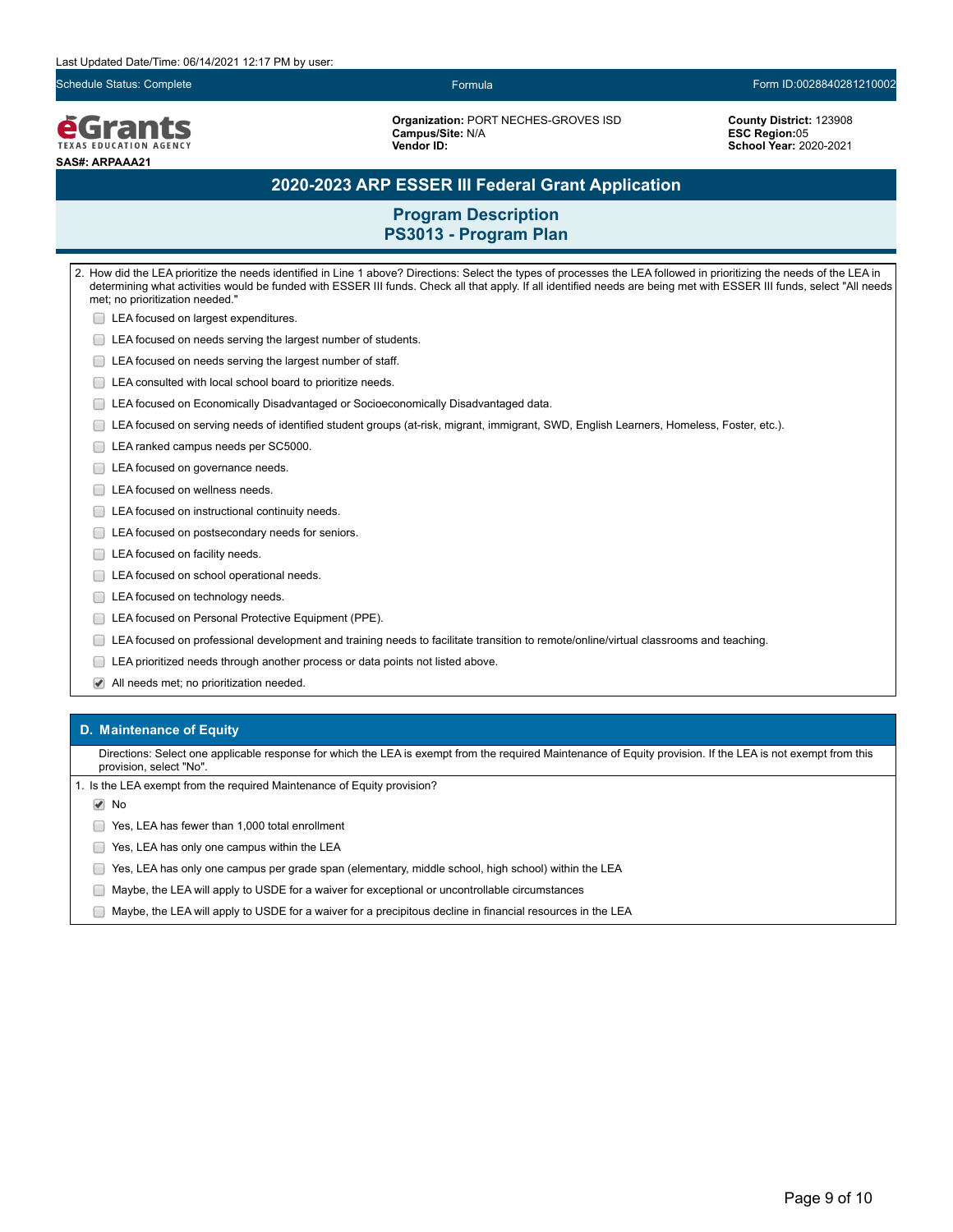

**Organization:** PORT NECHES-GROVES ISD **Campus/Site:** N/A **Vendor ID:** 

**County District:** 123908 **ESC Region:**05 **School Year:** 2020-2021

### **2020-2023 ARP ESSER III Federal Grant Application**

### **Program Description PS3013 - Program Plan**

### **E. Required Assurances**

- 1. Select the following checkboxes to indicate your compliance with the required assurances.
	- The LEA assures that although funds may be used for one-time or ongoing purposes, the LEA understands the use of the funds for ongoing purposes could result in funding deficits in future years after the funding expires on September 30, 2024. The LEA assures it makes no assumption that the state will provide replacement state funds in future years, and that this fact will be raised and explicitly discussed in a meeting of its governing board.
	- The LEA assures that it engaged in meaningful consultation with stakeholders and gave the public an opportunity to provide input in the development of its  $\overline{\mathcal{L}}$ plan for the uses of ARP ESSER III funds.
	- The LEA assures that it specifically, engaged in meaningful consultation with students; families; school and district administrators (including special education administrators); and teachers, principals, school leaders, other educators, school staff.
	- The LEA assures that it specifically, engaged in meaningful consultation with, and to the extent present in or served by the LEA tribes, civil rights organizations (including disability rights organizations).
	- The LEA assures that it engaged in meaningful consultation with stakeholders representing the interests of children with disabilities, English language  $\blacktriangledown$ learners, children experiencing homelessness, children in foster care, migrant students, children who are incarcerated, and other underserved students.
	- The LEA assures that its plan for the uses of ARP ESSER III funds is provided in an understandable and uniform format.
	- The LEA assures, to the extent practicable, the plan is written in a language that parents can understand or, if not practicable, orally translated; and, upon request by a parent who is an individual with a disability, provided in an alternative format accessible to that parent.
	- The LEA assures that the program schedules to this application, or a separate document containing all the information included in the program schedules, serving as the LEA's plan for the uses of ARP ESSER III funds will be posted to the LEA's website within 30 days of receiving its ESSER III Notice of Grant Award.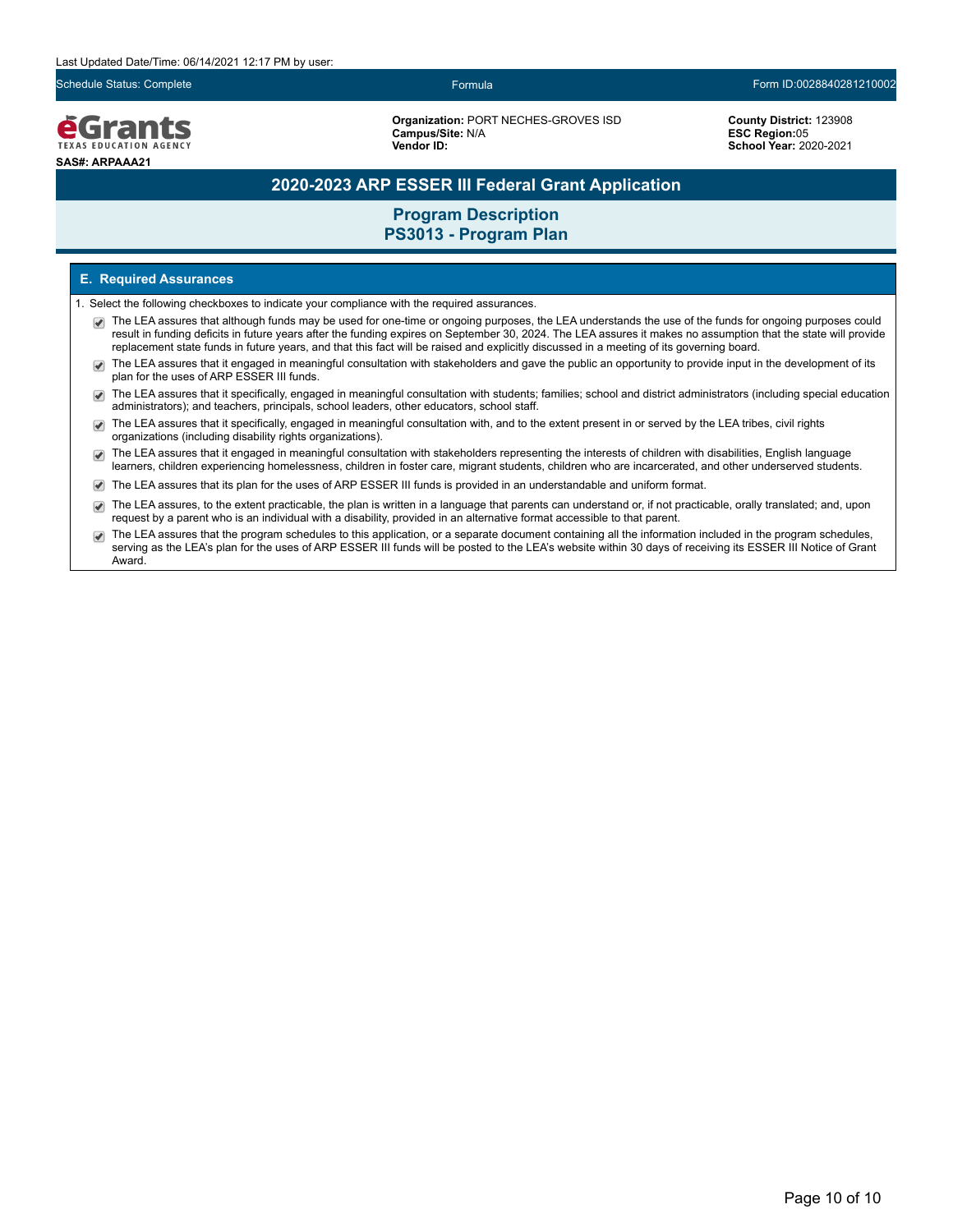

**Organization:** PORT NECHES-GROVES ISD **Campus/Site:** N/A **Vendor ID:**

### **County District:** 123908 **ESC Region:**05 **School Year:** 2020-2021

### **2020-2023 ARP ESSER III Federal Grant Application**

**Program Description PS3014 - Program Narrative**

### **A. Pre-Award**

Directions: Enter "No" if no activity is marked as pre-award in Sections A and B in PS3013. You must enter an amount if any activity is marked as pre-award in Sections A and B in PS3013. The combination of an activity marked as pre-award in Sections A and B in PS3013 and an amount entered below will constitute the required prior approval process for pre-award costs.

1. Enter the total dollar amount of ESSER III funds to be charged as pre-award costs for the activities indicated in Sections A and B in PS3013 as occurring during pre-award (March 13, 2020, through the application submission date).

1,000,000

### **B. Minimum Required Set-Aside**

Directions: You must enter an amount that is at least 20% of your total budget. You will be required to report this set-aside by activity and student group in future reporting.

1. Enter the total dollar amount of ESSER III funds to be expended to meet the 20% minimum required set-aside for learning loss mitigation, including through afterschool, summer school, extended day/year programs, targeted to students from low-income families, students of color, English learners, children with disabilities, students experiencing homelessness, children in foster care, and migratory students.

\$700,116

2. Briefly describe the activities selected in PS3013 questions A16, A17, B1, B2, and/or B3. A response in at least one of these PS3013 questions is required.

PNGISD will use funding to provide summer learning opportunities for PreK-12th grade students. The summer learning experience will be designed to mitigate loss of learning and earning credits for elementary and secondary students. PNGISD will use funding to provide after school tutoring services to all students with a certified teacher. The afterschool program will be in the fall of each school year and will cover the Fall of 2021, 2022, and 2023. PNGISD will use funding to increase the number of staff members on all campuses to allow for individualized attention and remediation to students in regard to learning loss from the pandemic. The additional staff members will work under the direction of the classroom teacher.

3. Briefly describe the activities selected in PS3013 questions A6, A13, A15, A17, B1, B2, and/or B3. A response in at least one of these PS3013 questions is required.

PNGISD will use funding to continue to work with Samaritan Counseling and Kyler Services to meet the mental health needs of our students. The learning loss is an extra stressor to our already trauma filled environment as we recover from hurricanes, plant explosion, and the pandemic. PNGISD will use funding to provide after school tutoring services to all students with a certified teacher. The afterschool program will be in the fall of each school year and will cover the Fall of 2021, 2022, and 2023. PNGISD will use funding to increase the number of staff members on all campuses to allow for individualized attention and remediation to students in regard to learning loss from the pandemic. The additional staff members will work under the direction of the classroom teacher.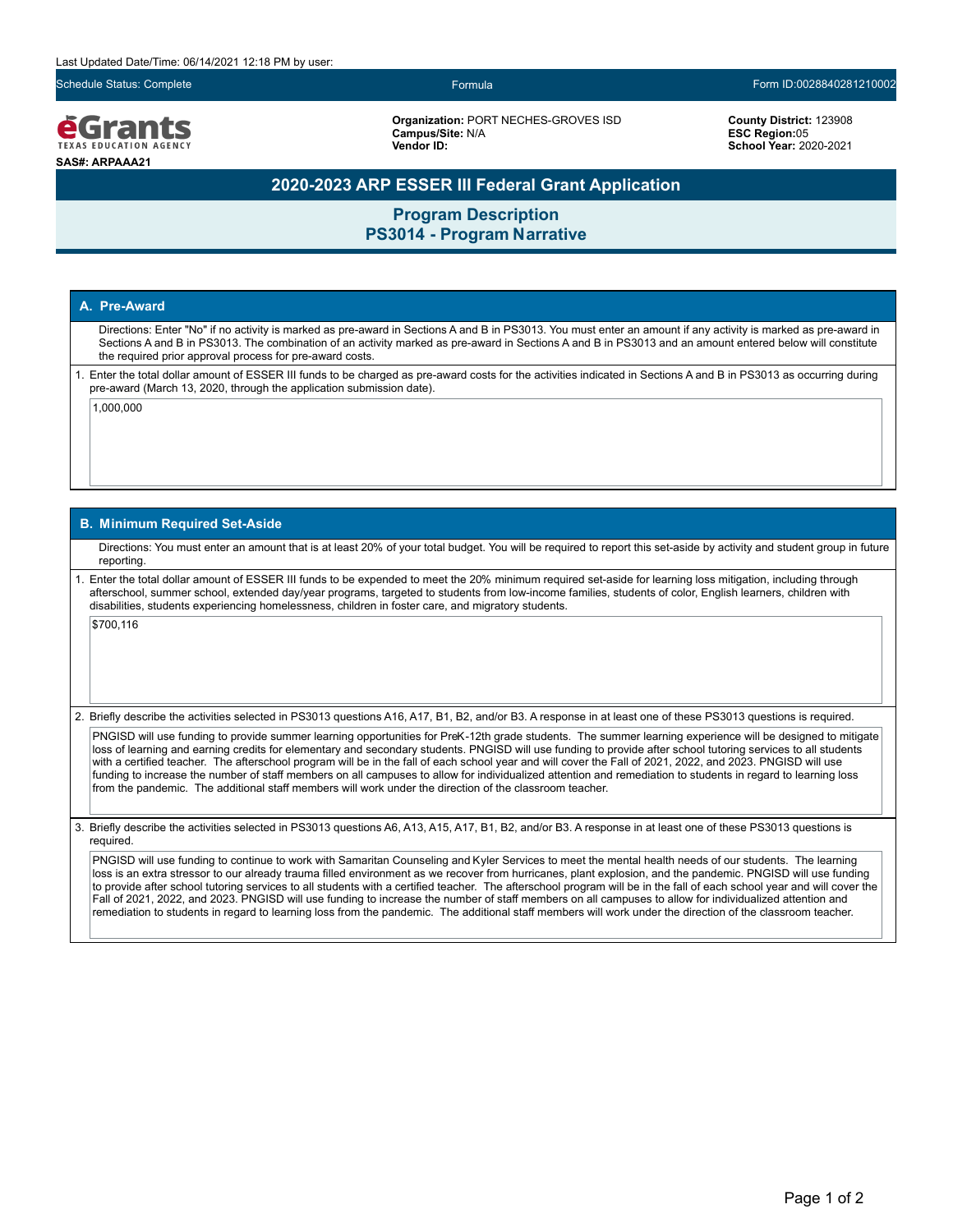

**Organization:** PORT NECHES-GROVES ISD **Campus/Site:** N/A **Vendor ID:** 

### **County District:** 123908 **ESC Region:**05 **School Year:** 2020-2021

### **2020-2023 ARP ESSER III Federal Grant Application**

**Program Description**

### **PS3014 - Program Narrative**

### **C. Safe Return to In-Person Instruction and Continuity of Services Plan**

Directions: Your plan must be made available for public comment and take any comments received into account before posting the final plan to the web site listed below. A previously developed plan may meet this compliance requirement if it meets the statutory requirements. TEA will randomly verify the plan is available at the link provided after Notice of Grant Awards (NOGAs) are issued.

1. Enter the direct web link to the LEA's web page where you post your required "Safe Return to In-Person Instruction and Continuity of Services Plan" and the PS3013 and PS3014 program schedules to this application, or a separate document containing all the information included in the program schedules, serving as the LEA's plan for the uses of ARP ESSER III funds within 30 days of receiving your ESSER III Grant NOGA. These plans must be reviewed at least every 6 months and updated as appropriate.

https://www.pngisd.org/domain/2277

**D. Prevention and Mitigation Strategies Consistent with Centers for Disease Control and Prevention (CDC)**

1. Briefly describe the activities selected in PS3013 questions A5, A8, A9, B5, B6, B7, B8, and/or B9. If none of these activities were selected, enter "No prevention and mitigation strategies funded."

No prevention and mitigation strategies funded.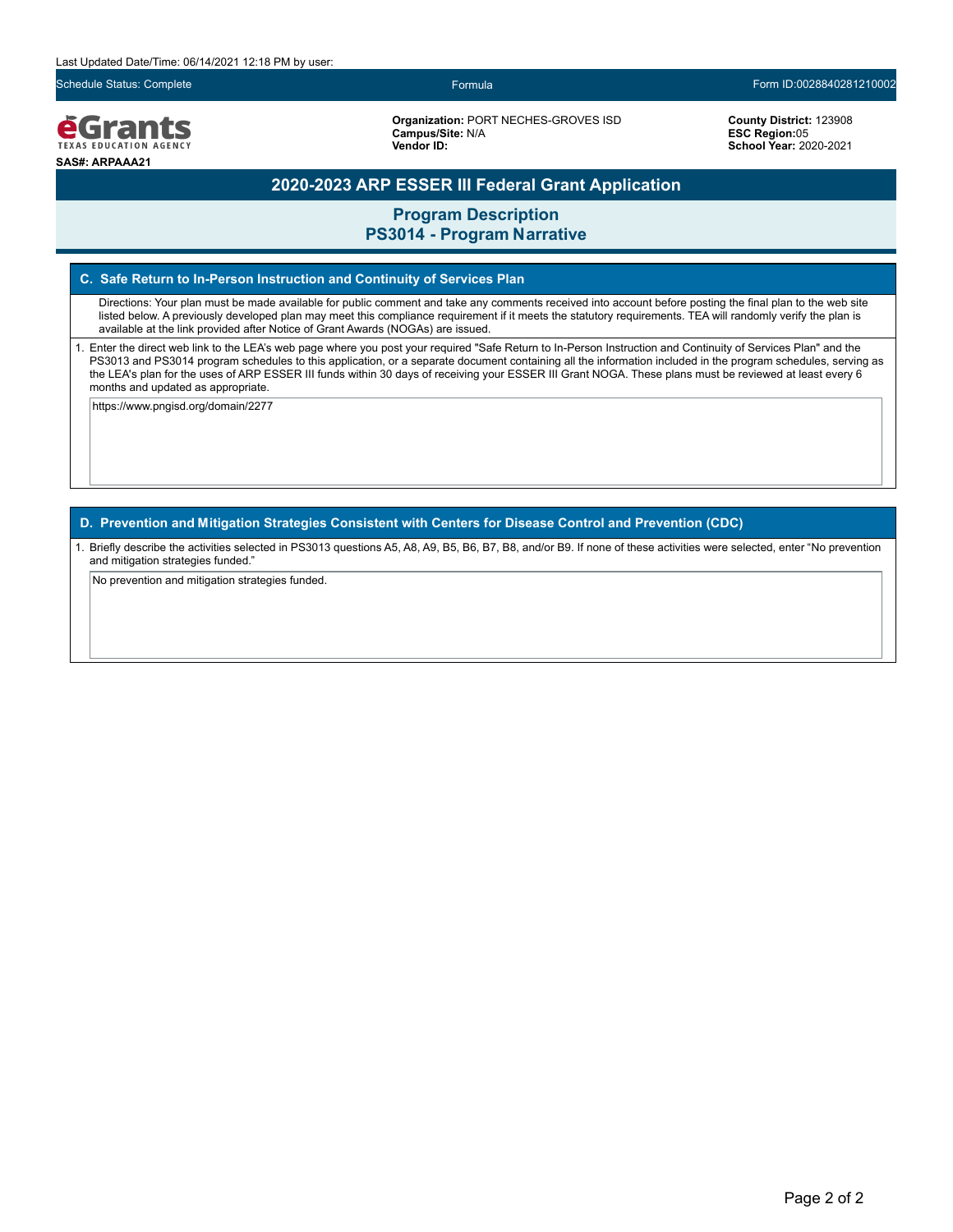*<u>e</u>Grants* TEXAS EDUCATION AGENCY **SAS#: ARPAAA21**

**Organization:** PORT NECHES-GROVES ISD **Campus/Site:** N/A **Vendor ID:**

**County District:** 123908 **ESC Region:**05 **School Year:** 2020-2021

# **2020-2023 ARP ESSER III Federal Grant Application**

**Program Budget BS6001 - Program Budget Summary and Support**

### **Statutory Authority: American Rescue Plan (ARP) Act of 2021, Elementary and Secondary School Emergency Relief (ESSER III) Fund**

## **Part 1: Available Funding Part 1: Available Funding**

| <b>Available Funding</b>     |                      |  |  |
|------------------------------|----------------------|--|--|
| <b>Description</b>           | <b>ARP ESSER III</b> |  |  |
| 1. Fund/SSA Code             | 282                  |  |  |
| 2. Planning Amount           |                      |  |  |
| 3. Final Amount              | \$3,500,579          |  |  |
| 4. Carryover                 |                      |  |  |
| 5. Reallocation              |                      |  |  |
| <b>Total Funds Available</b> | \$3,500,579          |  |  |

### **Part 2: Budget Summary**

| A. Budgeted Costs                                             |                                        |                              |  |
|---------------------------------------------------------------|----------------------------------------|------------------------------|--|
| <b>Description</b>                                            | Class/<br><b>Object</b><br><b>Code</b> | <b>ARP ESSER III</b>         |  |
| <b>Consolidated Administrative</b><br>$\mathbf{1}$ .<br>Funds |                                        | $\bigcirc$ Yes $\bigcirc$ No |  |
| 2. Payroll Costs                                              | 6100                                   | \$2,873,591                  |  |
| Professional and<br>3. Contracted<br>Services                 | 6200                                   | \$133,333                    |  |
| Supplies and<br>4.<br>Material                                | 6300                                   | \$13,333                     |  |
| Other Operating<br>5.<br>Costs                                | 6400                                   | \$3,333                      |  |
| <b>Debt Services</b><br>6.                                    | 6500                                   |                              |  |
| 7. Capital Outlay                                             | 6600                                   |                              |  |
| <b>Operating Transfers</b><br>8.<br>Out                       | 8911                                   |                              |  |
| <b>Total Direct Costs</b>                                     |                                        | \$3,023,590                  |  |
| 9. Indirect Costs                                             |                                        | \$476,989                    |  |
| <b>Total Budgeted Costs</b>                                   |                                        | \$3,500,579                  |  |
| <b>Total Funds Available Minus</b><br><b>Total Costs</b>      |                                        | \$0                          |  |
| Payments to<br>10. Member Districts of<br><b>SSA</b>          | 6493                                   |                              |  |

### **B. Breakout of Direct Admin Costs**

**Part 2B Breakout of Direct Admin Costs is hidden because it does not apply to the funding source(s) for this grant application.**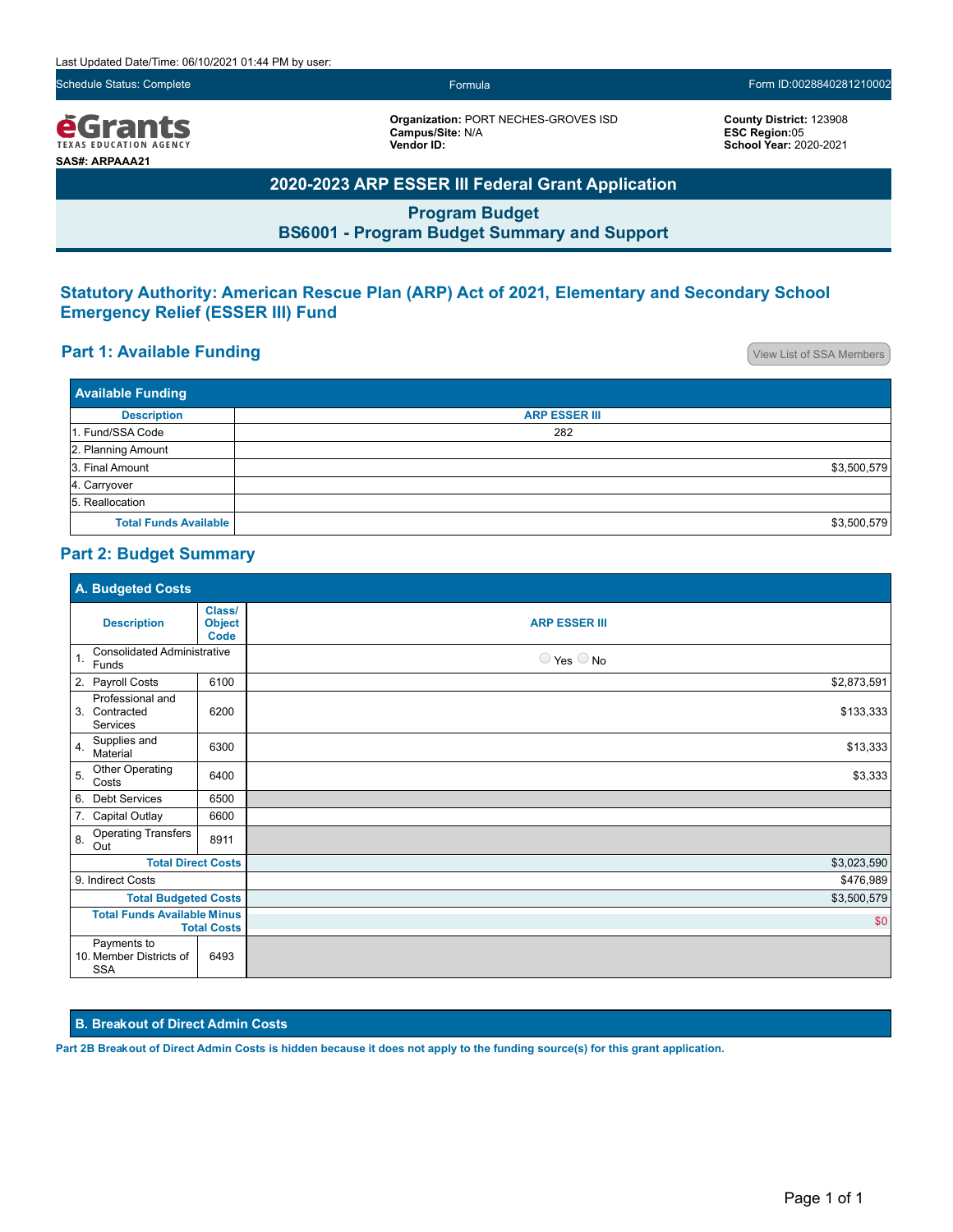eGrants **TEXAS EDUCATION AGENCY SAS#: ARPAAA21**

**Organization:** PORT NECHES-GROVES ISD **Campus/Site:** N/A **Vendor ID:**

**County District:** 123908 **ESC Region:**05 **School Year:** 2020-2021

## **2020-2023 ARP ESSER III Federal Grant Application**

**Program Budget BS6101 - Payroll Costs**

### **Part 1: Total Payroll Costs**

| <b>Payroll costs entered on BS6001</b> |                      |  |
|----------------------------------------|----------------------|--|
|                                        | <b>ARP ESSER III</b> |  |
| <b>Total Payroll Costs</b>             | \$2,873,591          |  |

### **Part 2: Number and Type of Positions**

| A. Administrative Support or Clerical Staff |                      |  |  |
|---------------------------------------------|----------------------|--|--|
| <b>Position Type</b>                        | <b>ARP ESSER III</b> |  |  |
| Administrative support or clerical staff    |                      |  |  |
| (integral to program)                       |                      |  |  |

| <b>B. LEA Positions</b>                                                    |                      |  |  |
|----------------------------------------------------------------------------|----------------------|--|--|
| <b>Position Type</b>                                                       | <b>ARP ESSER III</b> |  |  |
| 1. Professional staff                                                      |                      |  |  |
| 2. Paraprofessionals                                                       |                      |  |  |
| 3. Administrative support or clerical staff<br>(paid by LEA indirect cost) |                      |  |  |

| <b>C. Campus Positions</b>                                                 |                      |  |  |  |
|----------------------------------------------------------------------------|----------------------|--|--|--|
| <b>Position Type</b>                                                       | <b>ARP ESSER III</b> |  |  |  |
| . Professional staff                                                       |                      |  |  |  |
| 2. Paraprofessionals                                                       |                      |  |  |  |
| 3. Administrative support or clerical staff<br>(paid by LEA indirect cost) |                      |  |  |  |

## **Part 3: Substitute, Extra-Duty, Benefits**

| <b>Substitute, Extra-Duty, Benefits</b>                                                                                                                |  |
|--------------------------------------------------------------------------------------------------------------------------------------------------------|--|
| 1. For schoolwide personnel (includes staff salary, extra-duty pay/beyond normal hours, and substitutes for staff positions at<br>schoolwide campuses) |  |
| 2. Stipends and extra-duty pay/beyond normal hours for positions not indicated above                                                                   |  |
| 3. Substitutes for public and charter school teachers not indicated above                                                                              |  |
| 4. Incentive pay for positions not indicated above                                                                                                     |  |

### **Part 4: Confirmation of Payroll Requirements**

**Confirmation of Payroll Requirements**

1. The grantee certifies the federally funded portion of this position and duties are reasonable, necessary, allowable and allocable under the applicable federal fund source. The grantee further certifies that it is in compliance with the federal supplement, not supplant provision applicable to each federal fund source. The grantee assures the grant-funded portion of this position and duties meet the purpose, goals, and objectives of the federal fund source. Documentation must be maintained locally by the grantee that clearly demonstrates the allowable and supplemental nature of the position, as required by each federal fund source, and will provide such documentation to TEA upon request.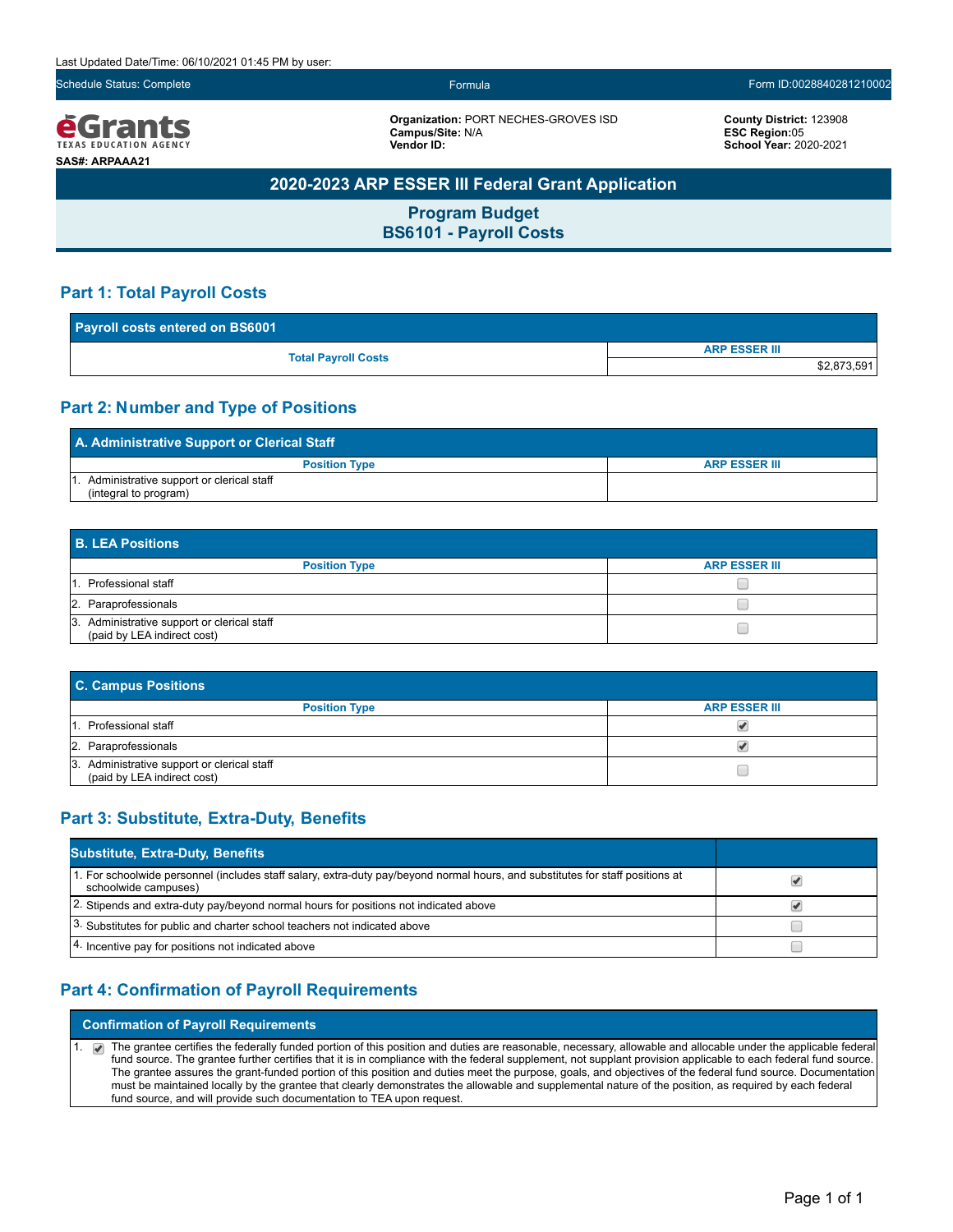

**Organization:** PORT NECHES-GROVES ISD **Campus/Site:** N/A **Vendor ID:**

**County District:** 123908 **ESC Region:**05 **School Year:** 2020-2021

# **2020-2023 ARP ESSER III Federal Grant Application**

**Program Budget BS6201 - Professional and Contracted Services**

## **Part 1: Professional and Contracted Services**

| <b>Budgeted Costs</b>                                                       |                             |                      |
|-----------------------------------------------------------------------------|-----------------------------|----------------------|
| <b>Description</b>                                                          | <b>Class/Object</b><br>Code | <b>ARP ESSER III</b> |
| 1. Rental or Lease of<br>Buildings, Space in<br>Buildings, or Land          | 6269                        |                      |
| Professional and<br>2. Consulting<br>Services                               | 6219<br>6239<br>6291        |                      |
| <b>Subtotal Professional and</b><br><b>Contracted Services Costs</b>        |                             |                      |
| <b>Remaining 6200 Costs That Do Not</b><br><b>Require Specific Approval</b> |                             | \$133,333            |
| <b>Total Professional and Contracted</b><br><b>Services Costs</b>           |                             | \$133,333            |

### **Part 2: Direct Administrative Costs**

**Part 2 Breakout of Direct Administrative Costs is hidden because it does not apply to the funding source(s) for this grant application.**

### **Part 3: Itemized Professional and Consulting Services**

|                                                                   | Itemized Professional and Consulting Service (6219, 6239, 6291) |                      |  |  |  |
|-------------------------------------------------------------------|-----------------------------------------------------------------|----------------------|--|--|--|
| <b>Description</b>                                                |                                                                 | <b>ARP ESSER III</b> |  |  |  |
|                                                                   | Service:<br>1.                                                  |                      |  |  |  |
|                                                                   | Specify<br>Purpose:                                             |                      |  |  |  |
|                                                                   | Add Item<br>Delete Item                                         |                      |  |  |  |
| <b>Total Professional and Consulting</b><br><b>Services Costs</b> |                                                                 |                      |  |  |  |